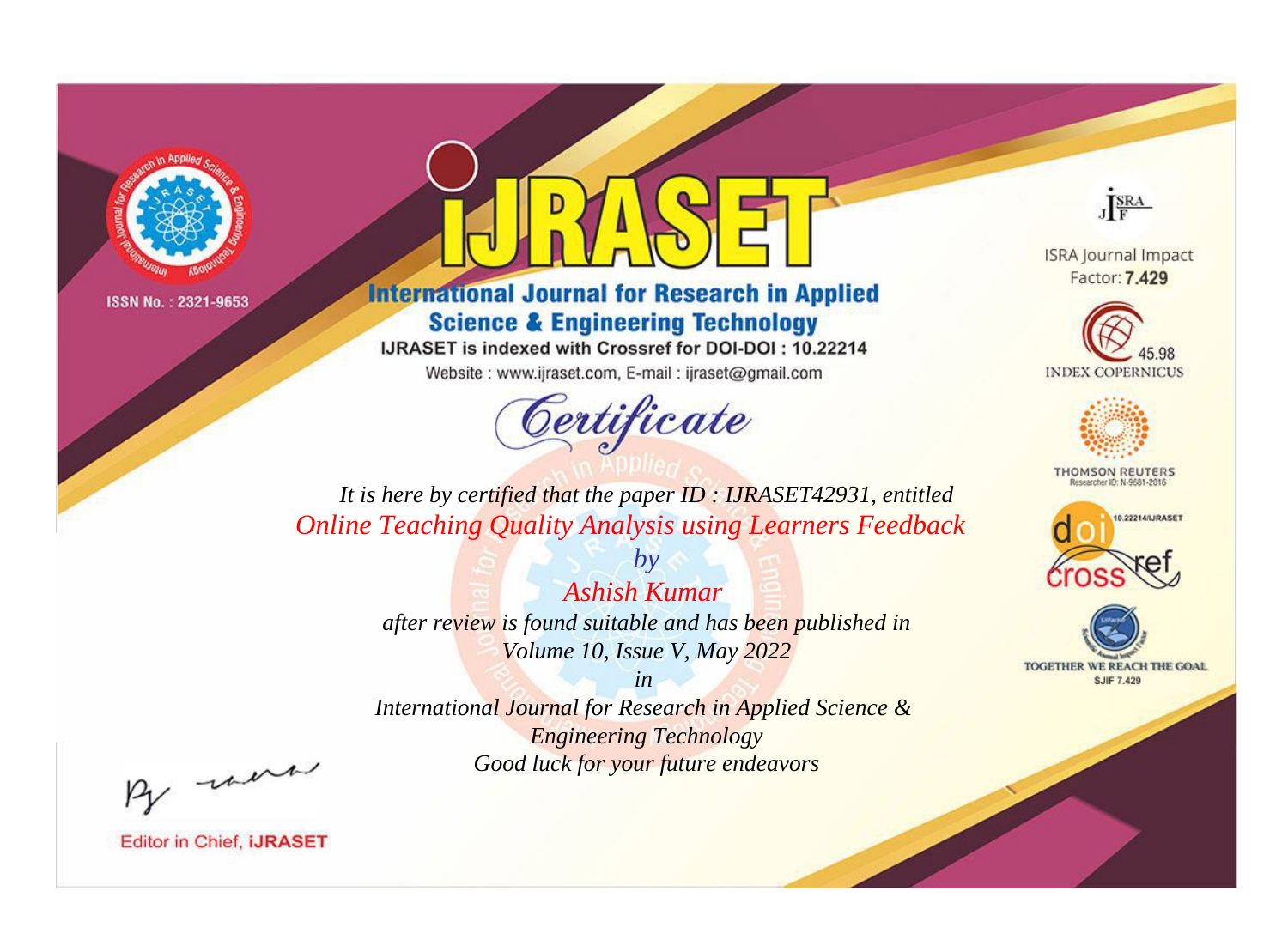



**International Journal for Research in Applied Science & Engineering Technology** 

IJRASET is indexed with Crossref for DOI-DOI: 10.22214

Website: www.ijraset.com, E-mail: ijraset@gmail.com



JERA

**ISRA Journal Impact** Factor: 7.429





**THOMSON REUTERS** 



TOGETHER WE REACH THE GOAL **SJIF 7.429** 

*It is here by certified that the paper ID : IJRASET42931, entitled Online Teaching Quality Analysis using Learners Feedback*

> *by Gaurav Shukla after review is found suitable and has been published in Volume 10, Issue V, May 2022*

> > *in*

*International Journal for Research in Applied Science & Engineering Technology Good luck for your future endeavors*

By morn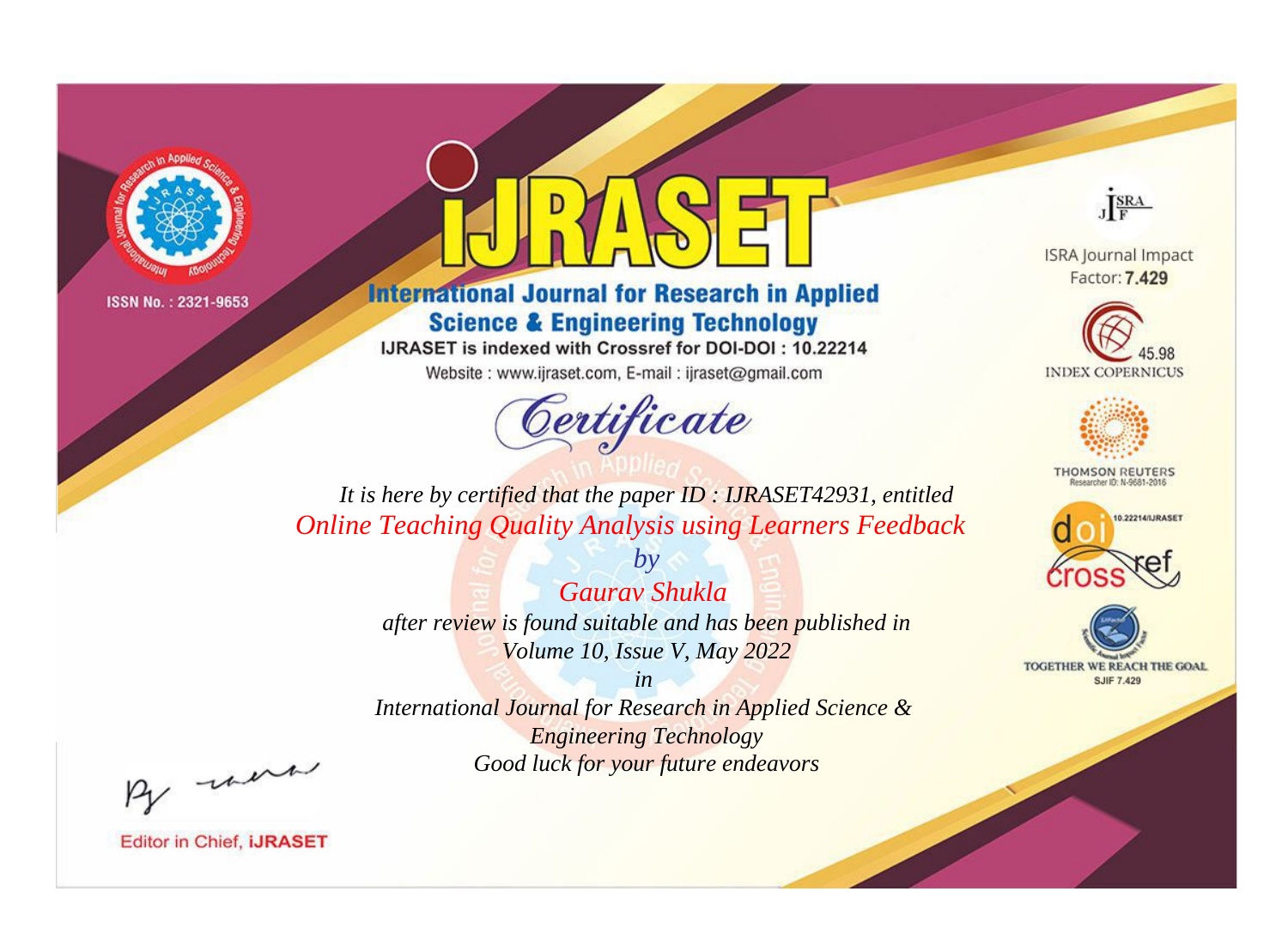

## **International Journal for Research in Applied Science & Engineering Technology**

IJRASET is indexed with Crossref for DOI-DOI: 10.22214

Website: www.ijraset.com, E-mail: ijraset@gmail.com



JERA

**ISRA Journal Impact** Factor: 7.429





**THOMSON REUTERS** 



TOGETHER WE REACH THE GOAL **SJIF 7.429** 

*It is here by certified that the paper ID : IJRASET42931, entitled Online Teaching Quality Analysis using Learners Feedback*

> *Deepanshu Gupta after review is found suitable and has been published in Volume 10, Issue V, May 2022*

*by*

*in* 

*International Journal for Research in Applied Science & Engineering Technology Good luck for your future endeavors*

By morn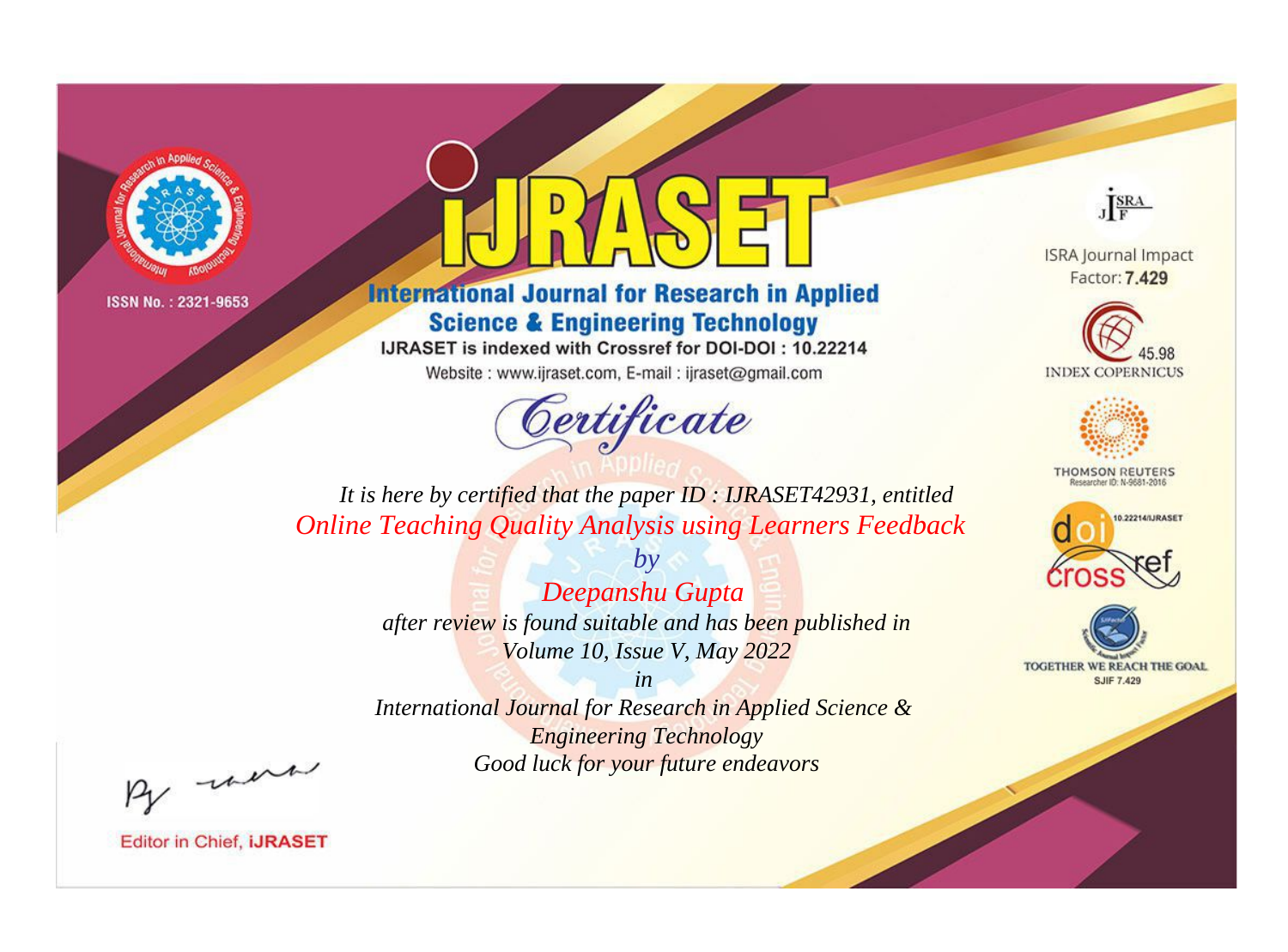



**International Journal for Research in Applied Science & Engineering Technology** 

IJRASET is indexed with Crossref for DOI-DOI: 10.22214

Website: www.ijraset.com, E-mail: ijraset@gmail.com



JERA

**ISRA Journal Impact** Factor: 7.429





**THOMSON REUTERS** 



TOGETHER WE REACH THE GOAL **SJIF 7.429** 

*It is here by certified that the paper ID : IJRASET42931, entitled Online Teaching Quality Analysis using Learners Feedback*

> *Tanveer Ikram after review is found suitable and has been published in Volume 10, Issue V, May 2022*

*by*

*in* 

*International Journal for Research in Applied Science & Engineering Technology Good luck for your future endeavors*

By morn